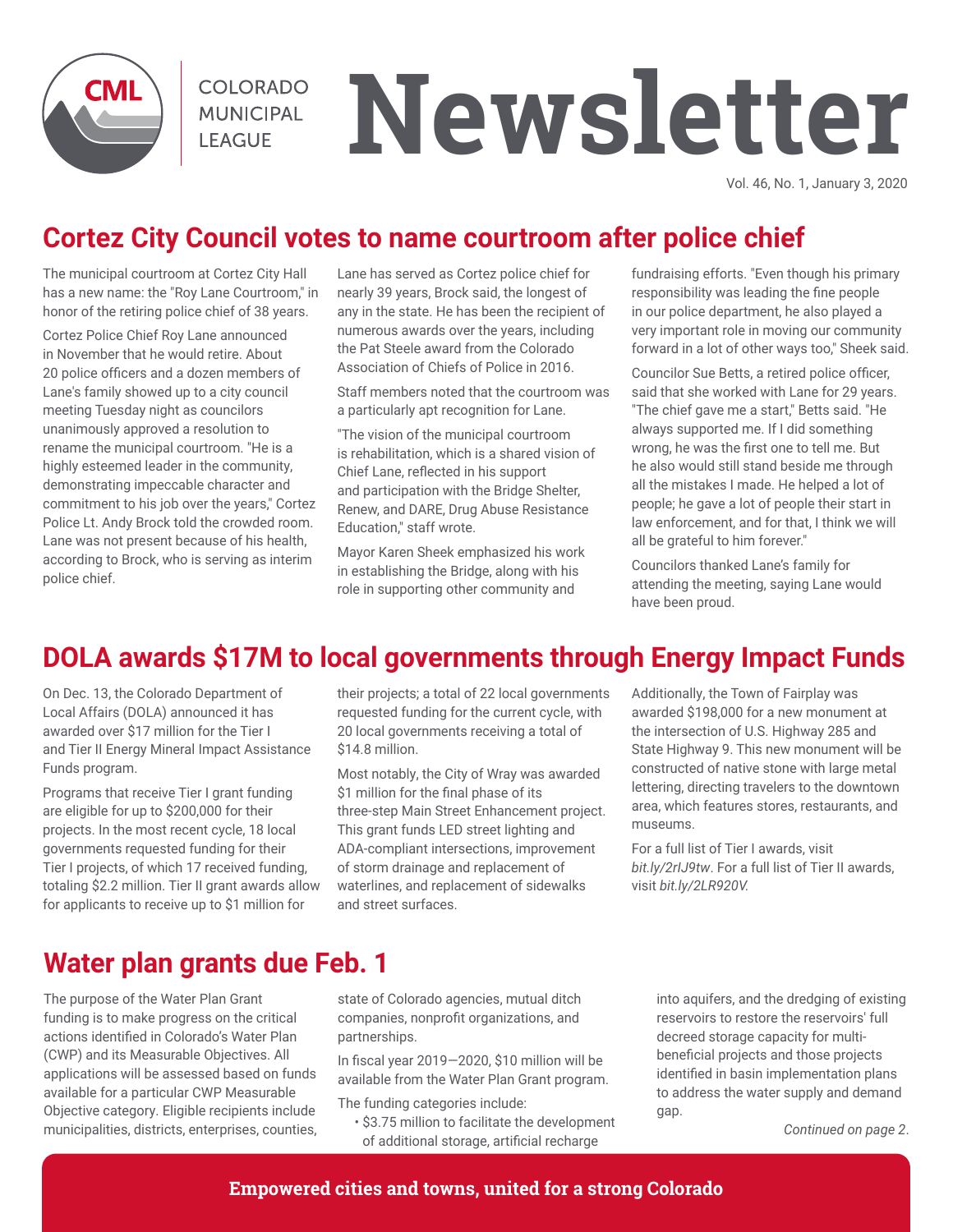CML congratulates Allison Wright, who is celebrating her work anniversary in January.



**Allison Wright** CML finance and administration manager 14 years

# **Conference scholarships**

The scholarship application process is now open for the 98th CML Annual Conference, June 23–26, in Westminster.

Applicants must be an elected official, or a member of key management, or a department head (e.g., manager, finance director, clerk) of a CML member municipality. Ten selected individuals (one application per municipality) will receive complimentary registration; lodging (arranged by CML at a contracted hotel); tickets to the Wednesday, Thursday, and Friday breakfast or luncheon; and a mileage stipend. (Note: Municipalities that had a scholarship awarded to someone in their city or town in 2019 are not eligible to receive a scholarship for 2020.) Application and paperwork are due to CML by Wednesday, **Feb. 19**. Incomplete applications will not be considered.

Questions? Contact CML Training and Marketing Specialist Courtney Forehand at 303-831-6411, toll-free at 866-578-0936, or at cforehand@cml.org.





*CML Newsletter* (ISSN 7439903) is published biweekly by the Colorado Municipal League, 1144 Sherman St., Denver, CO 80203-2207, for Colorado's municipal officials. (USPS 075-590) Periodical postage paid in Denver, Colorado.

### **Designer and editor: Courtney Forehand Circulation/mailing lists: Mark Vanderbrook**

POSTMASTER: Send address change form 3579 to Colorado Municipal League, 1144 Sherman St., Denver, CO 80203-2207; (p) 303-831-6411 / 866-578-0936; (f) 303-860-8175.

Subscription to *CML* Newsletter is offered as a portion of member dues. Cost to nonmembers is \$300 a year.

# *"Water plan grants" continued from page 2.*

- \$1.75 million to provide technical assistance, project, or program funding for agricultural projects.
- \$1.75 million to implement long-term strategies for conservation, land use, and drought planning.
- \$500,000 for water education, outreach, and innovation efforts.
- \$2.25 million for environmental and recreational projects.

Please visit *bit.ly/2MHnYzs* for more information about qualifying projects and examples of past approved applications in each category.

# **DOLA grants \$9.5M for affordable housing in Colorado**

The Colorado Department of Local Affairs Division of Housing (DOH) has awarded \$9.5 million through the Colorado State Housing Board in November and December to address Colorado's affordable housing needs.

DOH granted Grand Junction Housing Authority \$900,000 to assist with the project at 2814 Patterson Rd. It will provide six two-bedroom and 54 one-bedroom units for families with incomes ranging from 30 to 60 percent of the area median income (AMI). 2814 Patterson Rd. is located within walking distance of public transit, a community hospital, a 205-acre green space, and is within one mile of grocery stores and other retail. The project is scheduled to break ground in early 2020.

In addition, \$645,000 was approved for the Pancracia Hall Lofts, a full adaptive reuse of a dormitory building on the former Loretto Heights campus in southwest Denver that has been vacant since 2016. The project will consist of 68 studios and one- and two- bedroom units for households ranging from 30 to 80 percent of the AMI. Due to the historical and unique existing building design, most units will feature traditional pantries, vaulted ceilings, and oversized windows.

Supporting first-time home ownership, DOH awarded Northeast Denver Housing Center, Inc., a grant of \$2 million for the development of Central Park Urban Living in the Stapleton neighborhood of Denver. This new construction project will include 132 for-sale condominiums targeting homebuyers under 80 percent of the AMI. Central Park Urban Living is considered a transit-oriented development due to its close proximity to the Central Park light rail station and

high-frequency Regional Transportation District (RTD) bus stops.

DOH granted \$80,000 to the Colorado Community Land Trust to construct two modular duplex buildings in the Globeville, Elyria-Swansea neighborhoods. The Community Land Trust model will give preference to homebuyers who have lived in the neighborhood and are in danger of displacement due to rising rents.

In addition to new building projects, in November the board approved \$1.9 million for rental property rehabilitation assistance in Garfield and Rio Blanco counties.

In December, DOH awarded \$1.5 million to Westminster Leased Housing, LLLP for the Legends of Church Ranch senior living development in Westminster. The 205-unit building, in which three quarters of the apartments will be one bedrooms, serves households from 30 to 80 percent of the AMI. The development will be within a mile of grocery stores and medical facilities, and will have direct access to 12 miles of trails on the Big Dry Creek.

The board granted \$2.5 million for housing rehabilitation, existing project renovation, and new second-phase construction projects in December for Pueblo, El Paso, and Larimer counties.

"These projects represent a range of housing needs across the state," said Rick M. Garcia, DOLA executive director. "There is increasing demand for affordable housing options, which DOH strives to meet in its work statewide."

The State Housing Board and DOLA's DOH continue to support the creation of affordable housing that is accessible, safe, and secure for all Coloradans. For more information, visit *bit.ly/COHousingBoard1119* and *bit.ly/COHousingBoard1219*.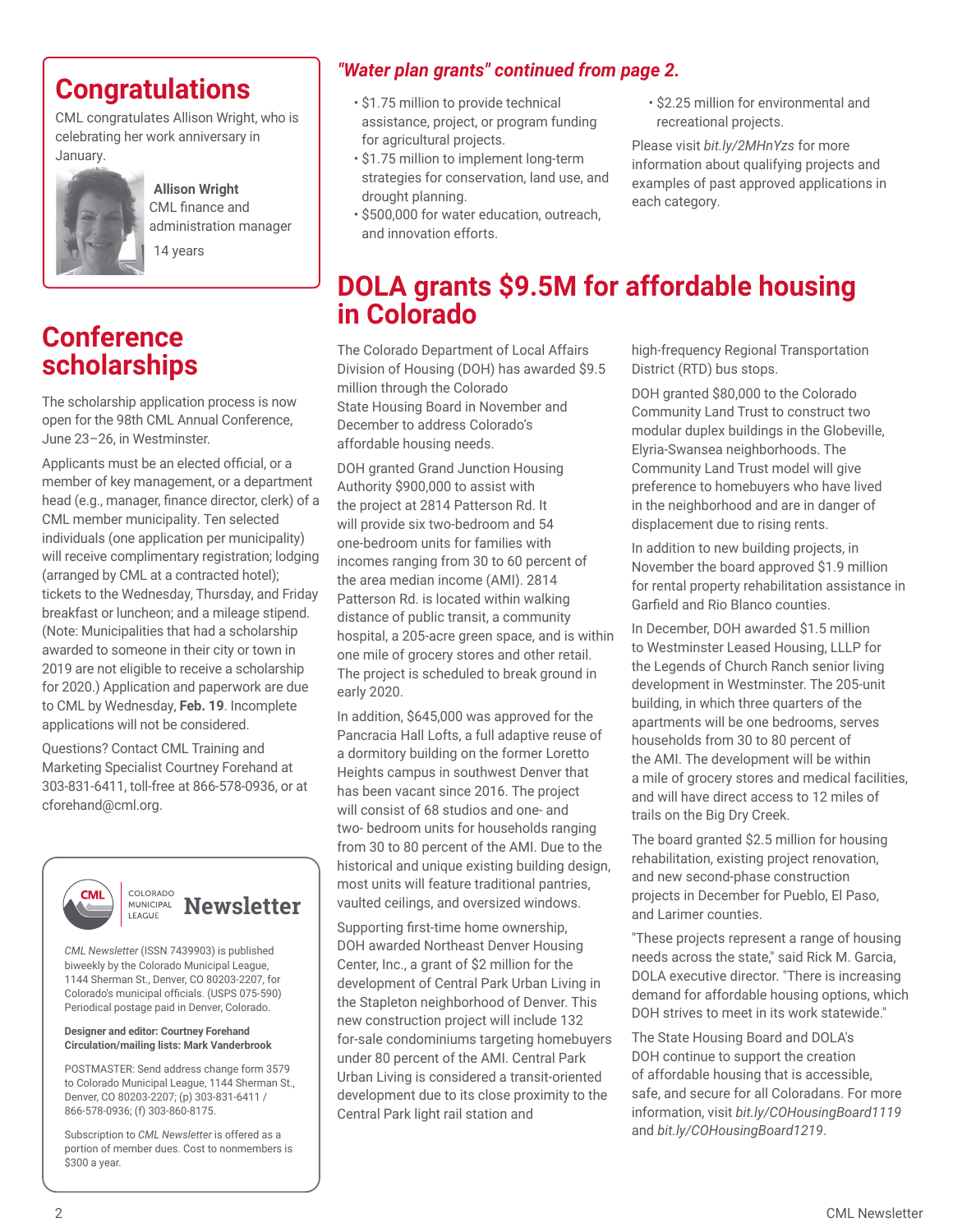# **Course notebook**

# **CML Legislative Preview Webinar**

Join CML's legislative and policy advocates on **Jan. 8, 2020,** from noon to 1 p.m., to learn more about Colorado's legislative process, the bills we expect to see this session, and how you can be involved. The advocates will also take any questions you may have about the session. This free webinar is perfect for municipal elected officials and staff who are interested in what is happening at the capitol or who is participating in their municipality's advocacy efforts. For more information and to register for the webinar, visit *bit.ly/2M1vIvC.* 

### **2020 Election Webinar Series**

- **Jan. 21 Canceling an election and signature verification.** Discuss the circumstances that must exist in order for a municipal election to be canceled, including how to determine terms during vacancies. Additionally, procedures for verifying signatures in municipal mail ballot elections will be presented, so this is a must-attend session for any municipality holding its own mail ballot election in April. Send questions to Karen Goldman at charna48@comcast.net.
- **March 12 Canvassing and final election questions.** Learn about what happens once the election is over, including the canvass of votes, judges' statement, and abstract. Please send all questions in advance to Karen Goldman at charna48@comcast.net.
- **April 21 Election debrief.** The purpose of this webinar will be to debrief the April 2020 elections. This will be a wide-ranging conversation, and clerks are encouraged to describe what worked, what didn't, what they wished they had known ahead of time, etc. Please send all comments in advance to Karen Goldman at charna48@comcast.net.

# **Saving Places Conference**

Colorado Preservation Inc., will present the 2020 Saving Places® Conference, **Jan. 29–Feb. 1**, in Denver. This dynamic fourday event features high-quality educational content and networking opportunities for individuals, organizations, and communities working with historic and cultural places. The 2020 conference will take a special look at different ways education impacts historic preservation, archaeology, planning, and associated fields. For more information and to register for the event, visit *bit.ly/2PqNF7Y*.

### **Outdoors Conference**

The Outdoors Conference takes place **April 27–29** in Vail at the Vail Marriott Mountain Resort. Explore the complicated relationship between conservation and recreation in our state to cultivate common ground and ensure a sustainable future for Colorado's outdoors. We will learn about key issues in the industry and generate innovative ideas and solutions supported by all parties. We will also learn how to implement best practices for partnering so we can advance the priorities identified in Colorado's Statewide Comprehensive Outdoor Recreation Plan. To learn more, visit *bit.ly/36b0ObW*.

### **Main Street Now Conference**

Save the date for the 2020 Main Street Now Conference: **May 18–20** in Dallas, Texas, at the Hyatt Regency Dallas. Join the largest national conference of local leaders working to advance economic opportunity in downtowns and commercial districts. Network with peers from across the country, find solutions to common problems, and discover innovative techniques and tools to help your community thrive. Get inspired by Dallas and surrounding Main Street communities as you learn from

their revitalization successes and challenges. The Opening Reception takes place the night of **May 17**, so make your travel plans accordingly. Register at *bit.ly/2OXPc6n*.

### **In The Game Annual Conference**

In The Game annual conference early-bird registration is now open until **Jan. 31, 2020**. Registrants can save \$100 by securing their spots now, and Downtown Colorado, Inc., members save an extra \$100. The conference will focus on harnessing national, state, and local resources to expand the way downtown champions think and to provide real problem-solving opportunities.

In The Game will be **April 14–17, 2020,** at the Mining Exchange in Colorado Springs. The conference is a three-day interactive educational experience full of nationally recognized keynote speakers and Colorado-based speakers, geared toward inspiring participants to action. To register, visit *bit.ly/2spxQH8*.

### **Small Scale Development Solutions for the Main Street Corridor**

Join Downtown Colorado, Inc., in the continued conversation about small-scale development in the second and final sessions of this threepart series. The **March 5** session will include discussions about how changes in thinking and practice can make small development possible, as well as examples of other districts facing similar challenges of building small.

The final session in the series will be on **May 13**, from 4:30 p.m. to 8 p.m., with the location to be announced soon! The session will focus on ways to build best practices and solutions to the barriers that limit small-scale development and meaningful redevelopment of our main street corridors. To register, visit *bit.ly/2QK0eMj*.

# **Publicly licensed marijuana companies webinar**

In the 2019 legislative session, HB 19-1090, Publicly Licensed Marijuana Companies (*bit.ly/2ZcBlN2)*, was passed and adopted, modifying the statutory ownership and investment definitions for both medical and retail marijuana licensees. Ultimately, this legislation allows licensed marijuana companies to become publicly traded corporations (which may include a change in ownership). During this process, a local licensing authority will need to work with

those industry partners that are either becoming publicly traded companies, transferring ownership, or having a change in ownership to perform background checks and other requirements as identified by a municipality's code.

In order to provide the CML membership guidance on these changes, CML staff is working with the Marijuana Enforcement Division, the City of Fort Collins, and The Green

Solution to record a webinar highlighting licensing tips and tricks that can be used in other jurisdictions when processing these applications. This recording will be made available in the coming weeks, and more information will be provided in an upcoming issue of the *CML Newsletter*.

For more information, please contact Brandy DeLange, CML legislative and policy advocate, at Brandy.DeLange@cml.org.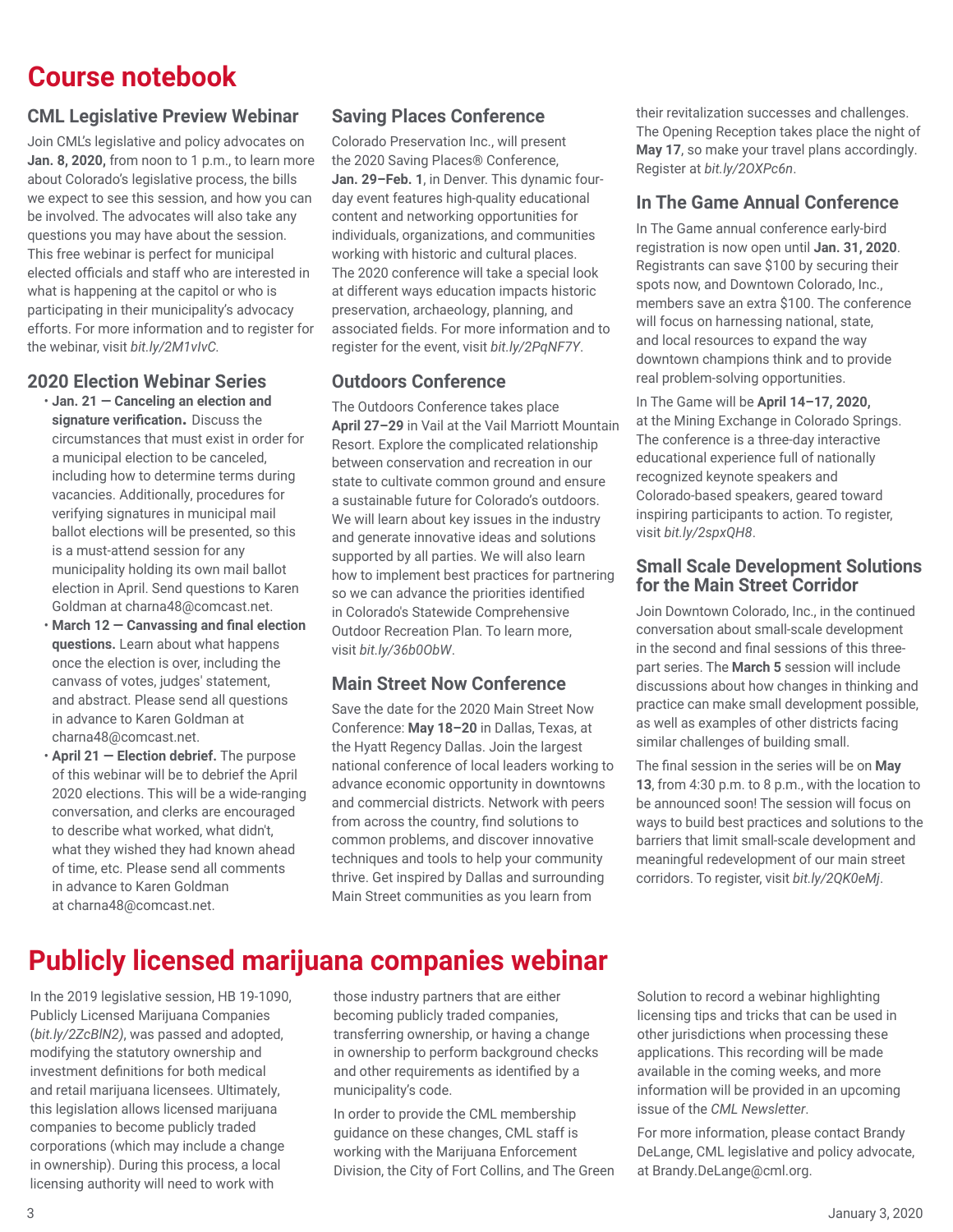# **CML Annual Legislative Workshop**

### **About**

Plan to attend the CML Annual Legislative Workshop on **Feb. 13, 2020**. Municipal officials from across the state will gather to discuss key municipal issues before the 2020 General Assembly, CML's legislative program, and what municipal officials can do to influence the legislative process.

CML will host an open house reception for state legislators and all attendees following the workshop at the CML offices.

# **CML MUNIversity**

Five MUNIversity credits will be awarded for this training.

### **Location**

- Workshop: History Colorado Center, 1200 Broadway, Denver
- Reception: CML Building, 1144 Sherman St., Denver

### **Parking**

There is limited complimentary parking at the League building (approximately one block from the venue). Garage parking across from the venue at the Cultural Center Garage (enter on 12th from Broadway) costs approximately \$12 for the day.

# **Lodging**

CML has a discounted contracted rate with the Warwick Denver hotel, 1776 Grant St. (approximately two blocks north of the capitol and six blocks from CML), of \$155 per night for CML members. Discounted rate is based on hotel availability. When making reservations, mention the Colorado Municipal League reservation block; credit card information needs to be provided to reserve. Note: Discounted rate is available by phone (303-861-2000 or

toll-free 800-525-2888) or online at *www.warwickdenver.com*; under special codes, use the code "COMUN" under the corporate/promotion code section. Discounted parking is \$18 per day. Complimentary Wi-Fi and waived Urban Retreat Fee of \$18 per night.

# **Registration and questions**

For more information, or special needs, call 303-831-6411 or 866-578-0936. Register at *www.cml.org* by **Feb. 6**. (To receive early registration rate, register by Jan. 31.)

### **Agenda**

| 9a.m.       | <b>Registration and Breakfast</b>                                                                                                                            |
|-------------|--------------------------------------------------------------------------------------------------------------------------------------------------------------|
| $9:45$ a.m. | Welcome                                                                                                                                                      |
| 10a.m.      | <b>Opening General Session</b>                                                                                                                               |
| 10:30 a.m.  | 2020 General Assembly: Legislation and Issues<br><b>Affecting Municipalities</b><br>CML advocacy team                                                        |
| Noon        | Lunch: Legislative Leadership Panel<br>Members of the Legislature's leadership will be<br>invited to review 2020 statehouse activity of<br>municipal concern |
| $1:15$ p.m. | Federal Advocacy: Report from Washington, D.C.                                                                                                               |
| 2 p.m.      | Affordable Housing: A New Tool for<br><b>Municipalities</b>                                                                                                  |
| 3 p.m.      | Vaping: How Legislation May Affect Local<br>Regulations                                                                                                      |
| 4 p.m.      | CML Legislative Workshop Reception at the CML<br><b>Building</b>                                                                                             |

# **Joni Marsh named Longmont assistant city manager**



Longmont City Manager Harold Dominguez has named current Director of Planning and Development Joni Marsh as assistant city manager. Marsh, who joined the City of Longmont in 2001 as a planner, replaces *Joni Marsh, Longmont assistant city manager.* former Assistant City Manager Shawn Lewis, who accepted a city manager position in Englewood in June.

"Joni has served the city with distinction since joining the organization as a planner in 2001," Dominguez said. "Her drive and commitment, coupled with her planning background, align strongly with the city's current needs and made her a clear choice for this role."

Marsh earned her master's in public administration from Montana State University and has 22 years of municipal government experience. She is currently the president-elect to the Colorado Chapter of the American Planning Association and serves as the Planning Section chair for the Colorado Municipal League. She has been a Longmont resident since 1999.

In her new position, Marsh will be focused on external services for the organization, working alongside fellow Assistant City Manager Sandra Seader, who heads up internal and shared services.

"I am excited to take on these new responsibilities and continue to serve our Longmont community," said Marsh. "It is an interesting time to be a planner in Colorado. I look forward to working with counsel and staff on initiatives that support our partner organizations in job retention and growth while supporting housing and transportation options for our entire community."

Marsh will oversee redevelopment and economic development, transportation planning, the Longmont Municipal Airport, planning, facilities, building services, and application support.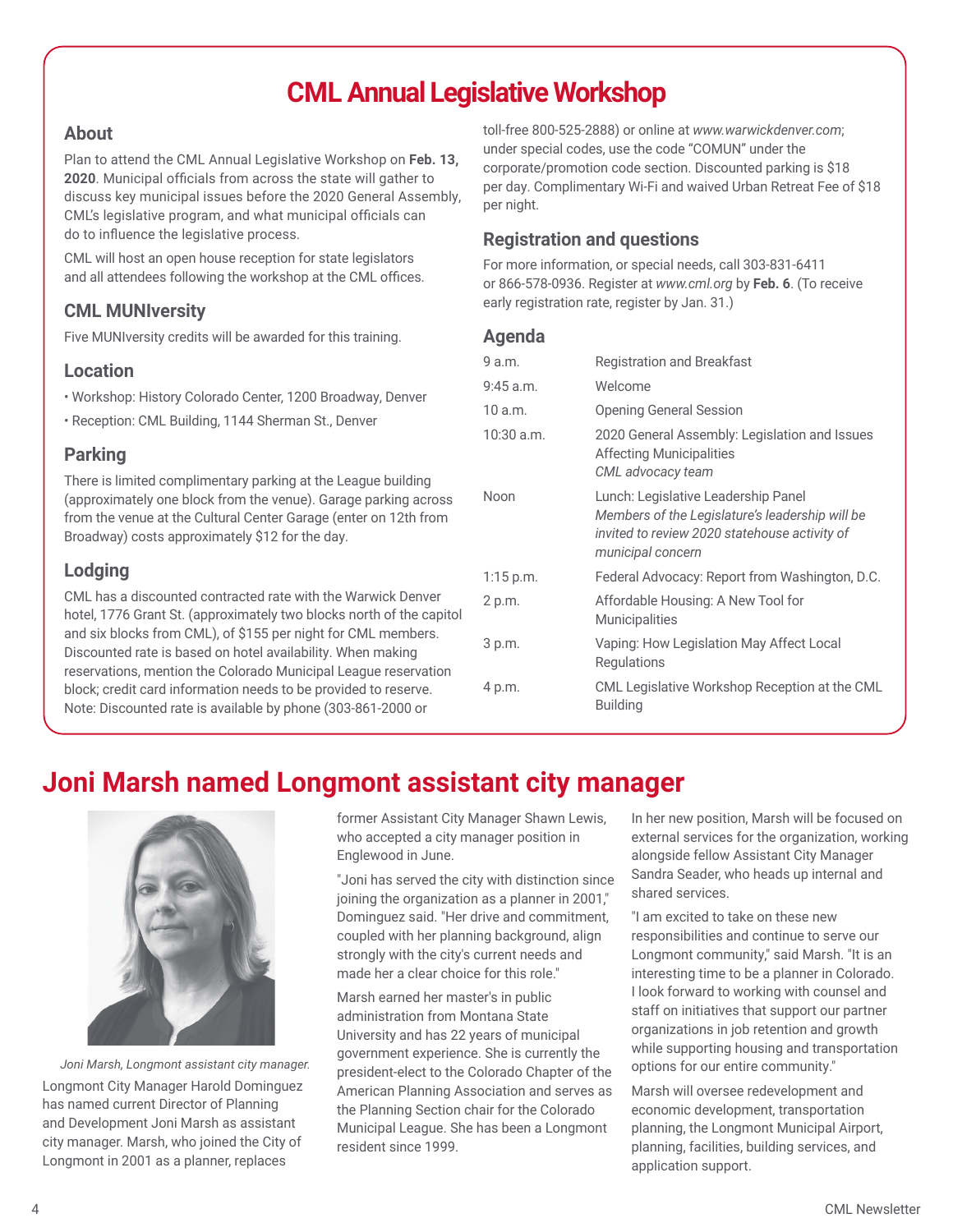# **Research corner**

In addition to the many resources available on the CML website at *www.cml.org*, municipal officials may find the following data resources interesting and/or helpful.

# **Legislative Council**

The nonpartisan research arm of the Colorado General Assembly publishes forecasts of the Colorado and U.S. economies and state revenue each March, June, September, and December. The General Assembly uses these forecasts to develop the state budget, monitor state spending in relation to revenue, and determine and report the amount of excess state revenue under TABOR. The economics staff also prepares several annual forecasts that are used to prepare budget requests

for various state programs. Find these forecasts at *bit.ly/37kncjB*.

# **The State Demography Office**

The State Demography Office is the primary state agency for population and demographic information. Its data is used by state agencies to forecast demand for facilities and services. This data is also used by local governments and nonprofit organizations in the state to anticipate growth or decline and to plan and develop programs and community resources. Uses of the data include land use planning, housing needs assessments, and economic development analyses. Download local or regional data, explore interactive maps, and learn why demography is destiny at *bit.ly/2ZB1xRD.*

# **OnTheMap**

OnTheMap, by the U.S. Census Bureau, provides an easy-to-use online interface for creating, viewing, printing, and downloading workforce-related maps, demographic profiles, and reports. Additionally, OnTheMap is capable of answering scenario questions in workforce, transportation, and economic development, such as where workers who are employed in a specific geographic area live, where workplace destinations are for workers living in a particular community or neighborhood, and how many potential customers/employees live or work near a candidate site location. To learn more, visit *bit.ly/2ZErMGB*.

# **Jon Snyder honored with ESGR Patriot Award**



*Jon Snyder (right) holding the ESGR Patriot Award with fellow veterans.*

Steamboat Springs Public Works Director Jon Snyder was honored with the Patriot Award from the Employer Support of the Guard and Reserve (ESGR), a Department of Defense program. In addition, several staff members were also recognized for their support during the ceremony.

"Our employees who actively serve in the National Guard and Reserve are a tremendous asset to not only the city but our nation," said City Manager Gary Suiter. "We happily support their commitment and work to ensure a smooth transition between required duty and city responsibilities."

The Patriot Award recognizes a supervisor for contributing to national security and protecting liberty and freedom by supporting employee participation in America's National Guard and Reserve force. The award was submitted by Airport Manager Stacie Fain, who currently serves as a Captain in the U.S. Coast Guard Reserve and will be retiring after more than 27 years of service on **July 1, 2020**.

"Being gone for an extended period from your job can be stressful, but knowing I have the support of this team, especially Jon, allows me to focus fully to fulfilling my duty to the nation," said Fain. "This recognition is a heartfelt way to show my appreciation."

In addition, the City of Steamboat Springs was also acknowledged with a Statement of Support for the Guard and Reserve for the second time. The city was also notified it had been submitted for the ESGR Freedom Award, which will be announced at the state level in **February 2020**.

Each year, Guard and Reserve employees, in this case, Captain Fain, can nominate their employers for the Employer Support Freedom Award, the highest recognition given by the U.S. government to employers for their outstanding support of employees serving in the Guard and Reserve.

The ESGR State Committee will review nominations and submit recommendations to advance to the next round in each of the three categories: small employer, large employer, and public sector. A national selection board composed of senior Department of Defense officials, business leaders, and prior awardees select up to 15 employers to receive this prestigious award from the secretary of defense.

ESGR is a Department of Defense program that develops and promotes supportive work environments for service members in the reserve components through outreach, recognition, and educational opportunities that increase awareness of applicable laws. It also aids in resolving conflicts between service members and their employers. Jim Stanko serves as the area chair for Steamboat Springs.